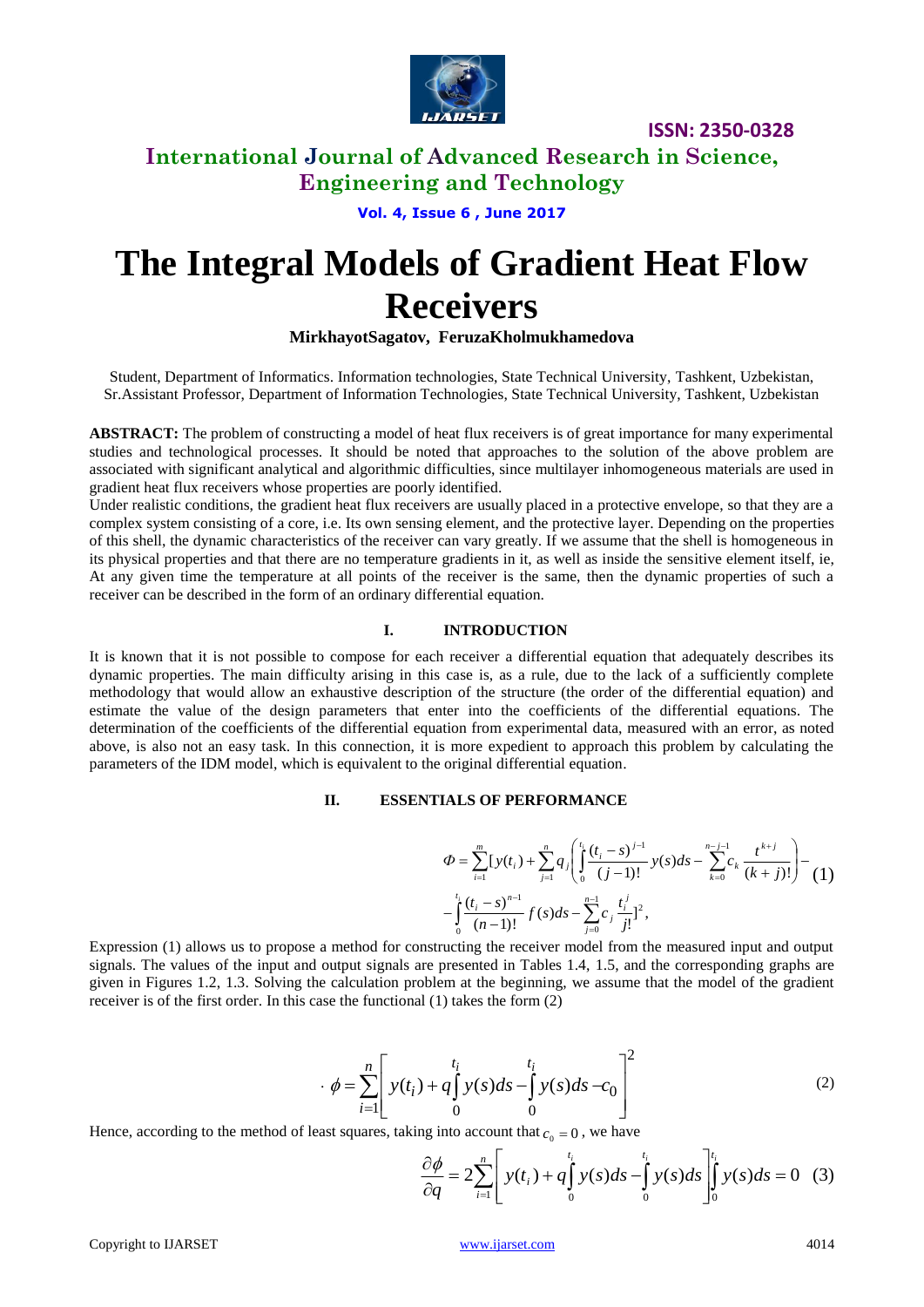

# **International Journal of Advanced Research in Science, Engineering and Technology**

## **Vol. 4, Issue 6 , June 2017**



Fig.1.1Input signal valueFig.1.2Output signal value

| $\boldsymbol{n}$ | t              | $\boldsymbol{f}$ | n  | t   | $\boldsymbol{f}$ | n  | t    |          |
|------------------|----------------|------------------|----|-----|------------------|----|------|----------|
| $\mathbf{1}$     | $\overline{0}$ | 0                | 11 | 5,0 | 16,2252          | 21 | 10   | 14,072   |
| $\overline{2}$   | 0,5            | 2,0153           | 12 | 5,5 | 16,9978          | 22 | 10,5 | 12,7348  |
| 3                | 1              | 4,0054           | 13 | 6   | 17,5579          | 23 | 11   | 11,2292  |
| $\overline{4}$   | 1.5            | 5,9154           | 14 | 6,5 | 17,8665          | 24 | 11,5 | 9,5845   |
| 5                | $\overline{2}$ | 7,8109           | 15 | 7   | 18,01            | 25 | 12   | 7,3145   |
| 6                | 2,5            | 9,5795           | 16 | 7,5 | 17,8665          | 26 | 12,5 | 5,9454   |
| 7                | 3              | 11,2274          | 17 | 8   | 17,5579          | 27 | 13   | 4,068    |
| 3                | 3,5            | 12,7348          | 18 | 8,5 | 16,9996          | 23 | 13,5 | 2,0169   |
| 9                | $\overline{4}$ | 14,0802          | 19 | 9   | 16,2270          | 29 | 14   | $\theta$ |
| 10               | 4,5            | 15,2412          | 20 | 9,5 | 15,2490          |    |      |          |

Table. 1.3Input signal value

| $\boldsymbol{n}$ | t    | $\mathcal{Y}$ | n  | t    | y     | n  | t    | $\mathcal{Y}$ |
|------------------|------|---------------|----|------|-------|----|------|---------------|
| $\mathbf{1}$     | 0,00 | 0,00          | 11 | 5,00 | 10,20 | 21 | 10,0 | 12,44         |
| $\overline{2}$   | 0,50 | 0,51          | 12 | 5,50 | 10,93 | 22 | 10,5 | 11,78         |
| 3                | 1,00 | 0,79          | 13 | 6,00 | 11,58 | 23 | 11,0 | 11,35         |
| $\overline{4}$   | 1,50 | 2,06          | 14 | 6,50 | 12,23 | 24 | 11,5 | 10,87         |
| 5                | 2,00 | 3,60          | 15 | 7,00 | 12,75 | 25 | 12,0 | 10,22         |
| 6                | 2,50 | 4,76          | 16 | 7,50 | 13,14 | 26 | 12,5 | 9,48          |
| 7                | 3,00 | 5,84          | 17 | 8,00 | 13,30 | 27 | 13,0 | 8,60          |
| 8                | 3,50 | 6,91          | 18 | 8,50 | 13,33 | 28 | 13,5 | 7,59          |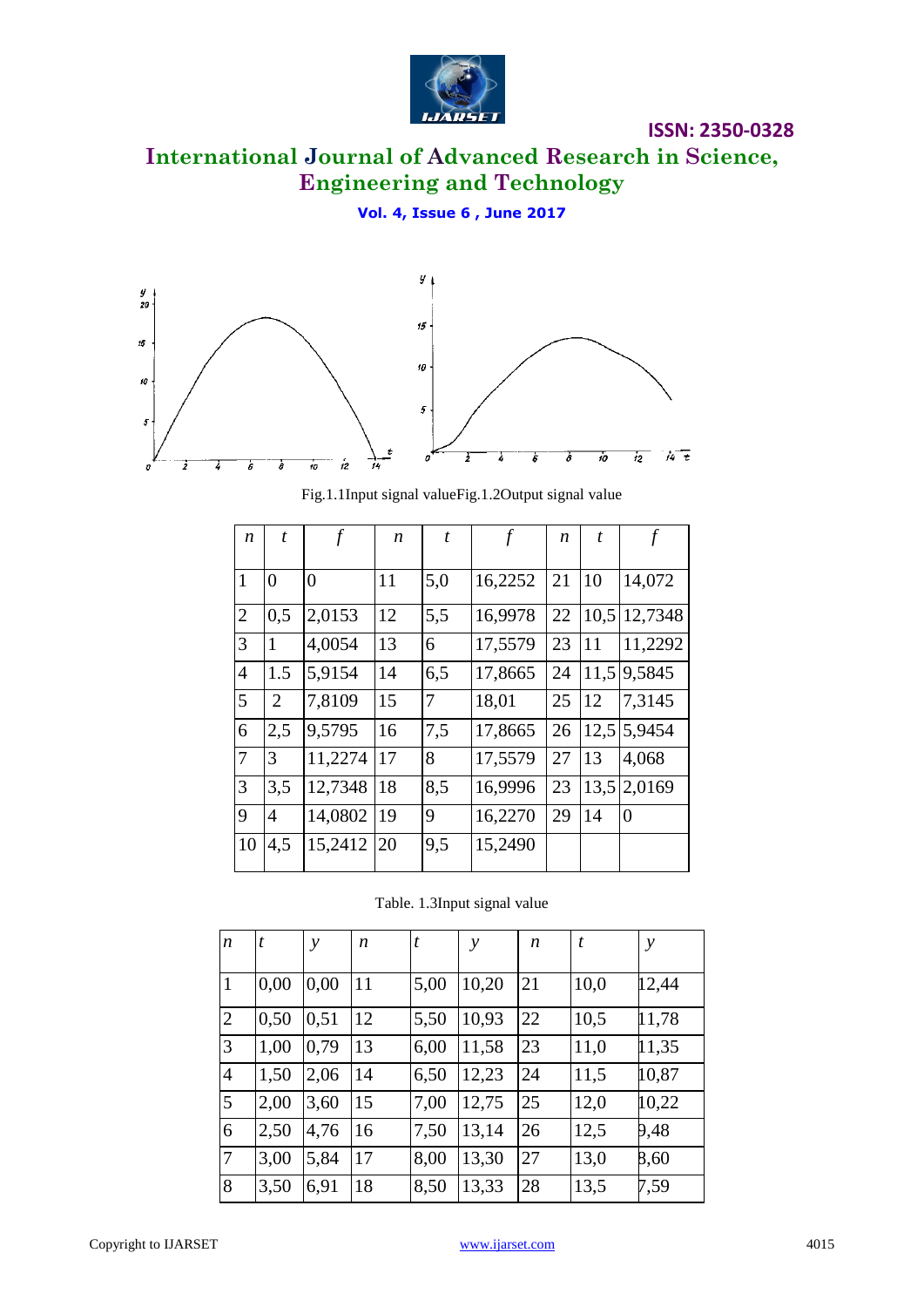

# **International Journal of Advanced Research in Science, Engineering and Technology**

## **Vol. 4, Issue 6 , June 2017**

|  | 4,00 8,01 19                                        |  | $ 9,00 $ 13,19 29 | 14,0 |  |
|--|-----------------------------------------------------|--|-------------------|------|--|
|  | $\begin{vmatrix} 10 & 4.50 & 9.16 \end{vmatrix}$ 20 |  | 9,50   12,89      |      |  |

Table. 1.4 Output signal value

For an unknown parameter, we get the calculated expression



Calculating the integrals,  $\int_{0}^{t_i}$  $f(s)$ *ds* 0  $(s)ds, \int_0^{t_i}$ *y s ds* 0  $(s)$ ds we find the values of the unknown parameter q. Substituting the found

value of the parameter in (4) and realizing an equivalent integral model, we obtain the value of the output signal at the measurement points.

Repeating these calculations for second- and third-order models, we find the optimal structure of the model that delivers a minimum to a functional of the form (1).

$$
\frac{d^2y(t)}{dt^2} + q_1\frac{dy(t)}{dt} + q_2y(t) = q_3f(t)
$$
\n(5)

When using a discrepancy of the form

$$
\Phi = \sum_{i=1}^{n} \left[ y(t_i) - c_0 - c_1 t_i + q_1 \int_0^{t_i} y(s) ds - q_1 c_0 t_i + q_2 \int_0^{t_i} (t_i - s) y(s) ds - q_1 c_0 t_i + q_2 \int_0^{t_i} (t_i - s) y(s) ds - q_1 c_0 t_i + q_2 \int_0^{t_i} (t_i - s) y(s) ds \right]
$$
\n
$$
- q_3 \int_0^{t_i} (t_i - s) y(s) ds
$$
\n
$$
= \prod_{i=1}^{n} \left[ \sum_{j=1}^{n} y(t_i - s) y(s) ds - q_1 c_0 t_i + q_2 \int_0^{t_i} (t_i - s) y(s) ds - q_1 c_0 t_i + q_2 \int_0^{t_i} (t_i - s) y(s) ds - q_1 c_0 t_i + q_2 \int_0^{t_i} (t_i - s) y(s) ds - q_1 c_0 t_i + q_2 \int_0^{t_i} (t_i - s) y(s) ds - q_1 c_0 t_i + q_2 \int_0^{t_i} (t_i - s) y(s) ds - q_1 c_0 t_i + q_2 \int_0^{t_i} (t_i - s) y(s) ds - q_1 c_0 t_i + q_2 \int_0^{t_i} (t_i - s) y(s) ds - q_1 c_0 t_i + q_2 \int_0^{t_i} (t_i - s) y(s) ds - q_1 c_0 t_i + q_2 \int_0^{t_i} (t_i - s) y(s) ds - q_1 c_0 t_i + q_2 \int_0^{t_i} (t_i - s) y(s) ds - q_1 c_0 t_i + q_2 \int_0^{t_i} (t_i - s) y(s) ds - q_1 c_0 t_i + q_2 \int_0^{t_i} (t_i - s) y(s) ds - q_1 c_0 t_i + q_2 \int_0^{t_i} (t_i - s) y(s) ds - q_1 c_0 t_i + q_2 \int_0^{t_i} (t_i - s) y(s) ds - q_1 c_0 t_i + q_2 \int_0^{t_i} (t_i - s) y(s) ds - q_1 c_0 t_i + q_2 \int_0^{t_i} (t_i - s) y(s) ds - q_1 c_0 t_i + q_2 \int_0^{t_i} (t_i - s) y(s) ds - q_1 c_0 t_i + q_2 \int_
$$

The system for finding unknown parameters takes the form:

$$
q_{1}(\int_{0}^{t_{i}} y(s)ds)^{2} + \left[q_{2}(\int_{0}^{t_{i}} (t_{i} - s) y(s)ds - q_{3}(\int_{0}^{t_{i}} f(s)ds)\right] \times
$$
  
\n
$$
\times \int_{0}^{t_{i}} y(s)ds = \sum_{i=1}^{n} \left[ c_{1}t_{i}(\int_{0}^{t_{i}} y(s)ds - y(t_{i}) \right]_{0}^{t_{i}} y(s)ds,
$$
  
\n
$$
q_{1} \sum_{i=1}^{n} \int_{0}^{t_{i}} y(s)ds \int_{0}^{t_{i}} (t_{i} - s) y(s)ds + q_{2} \sum_{i=1}^{n} \left[ \int_{0}^{t_{i}} (t_{i} - s) y(s)ds \right]^{2} -
$$
\n(7)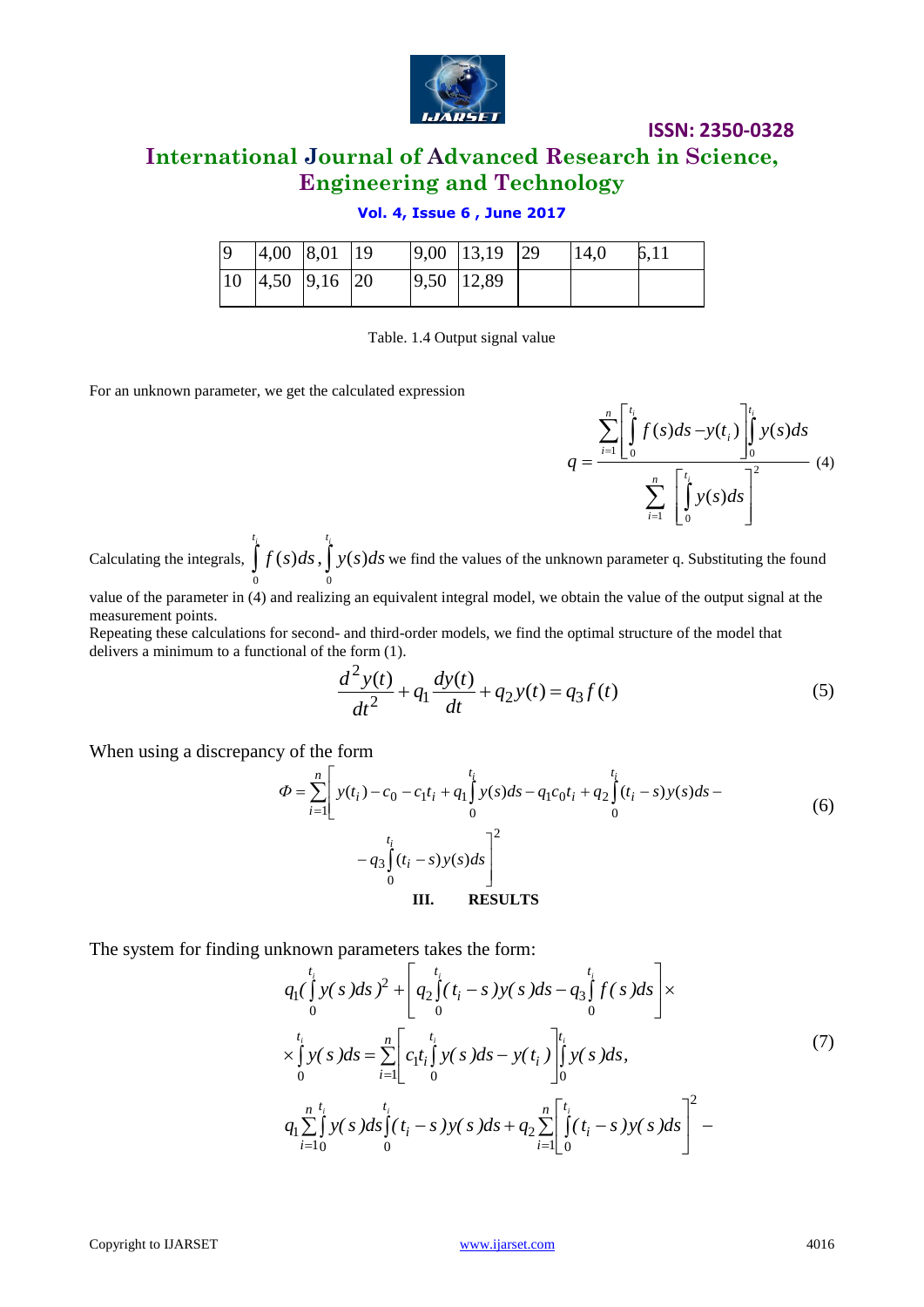

# **International Journal of Advanced Research in Science, Engineering and Technology**

## **Vol. 4, Issue 6 , June 2017**

$$
-q_{3}\sum_{i=1}^{n} \int_{0}^{t_{i}}(t_{i}-s) f(s)ds \int_{0}^{t_{i}}(t_{i}-s) y(s)ds = \sum_{i=1}^{n} \left[ c_{1}t_{i} \int_{0}^{t_{i}}(t_{i}-s) y(s)ds - y(t_{i}) \right]_{0}^{t_{i}}(t_{i}-s) y(s)ds,
$$
  

$$
q_{1}\sum_{i=1}^{n} \int_{0}^{t_{i}} y(s)ds \int_{0}^{t_{i}}(t_{i}-s) f(s)ds + q_{2}\sum_{i=1}^{n} \int_{0}^{t_{i}}(t_{i}-s) y(s)ds \int_{0}^{t_{i}}(t_{i}-s) f(s)ds - q_{3}\sum_{i=1}^{n} \left[ \int_{0}^{t_{i}}(t_{i}-s) f(s)ds \right]_{0}^{t_{i}} = \sum_{i=1}^{n} c_{1}t_{i} \int_{0}^{t_{i}}(t_{i}-s) f(s)ds - y(t_{i}) \int_{0}^{t_{i}}(t_{i}-s) f(s)ds
$$
(8)

In Fig. 1.5 for  $j = 1.3$  the output signal of the model and the actual output signal are represented. Numerical experiments showed that the dynamical properties of the gradient receiver most accurately  $(\delta < 8\%)$ describe a second-order model with parameter values  $q_1 = -0.0075$ ,  $q_2 = 0.1197$ ,  $q_3 = 0.0671$ , which quite well satisfies practical needs.



Fig.1.5 The output signal of the model

#### **IV. CONCLUSION**

Thus, the problem of constructing a model of gradient heat flow receivers is solved with the search and definition of a mathematical model. The model allows subsequent use for solving problems of restoring input signals of receivers.

#### **REFERENCES**

<sup>[1].</sup> Whitfield A.H., Messali N. Integral-eguation approach to systems identification // Into J. Contr., 1987. 45, N 4, p.1431-1445.

<sup>[2].</sup> Verlan A.F., Kontreras D.E., Tikhonchuk S.T. Integral equation toolbox – programs set for solution of integral equations in Matlab. –

Computer Systems and Nets. Proc. Int. Conf., Rzeszow, Poland, 1997. – С.263-269.

<sup>[3].</sup> Bruckner A. Differentation of real functions. – American Mathematical Society, 1994. – 546 p.